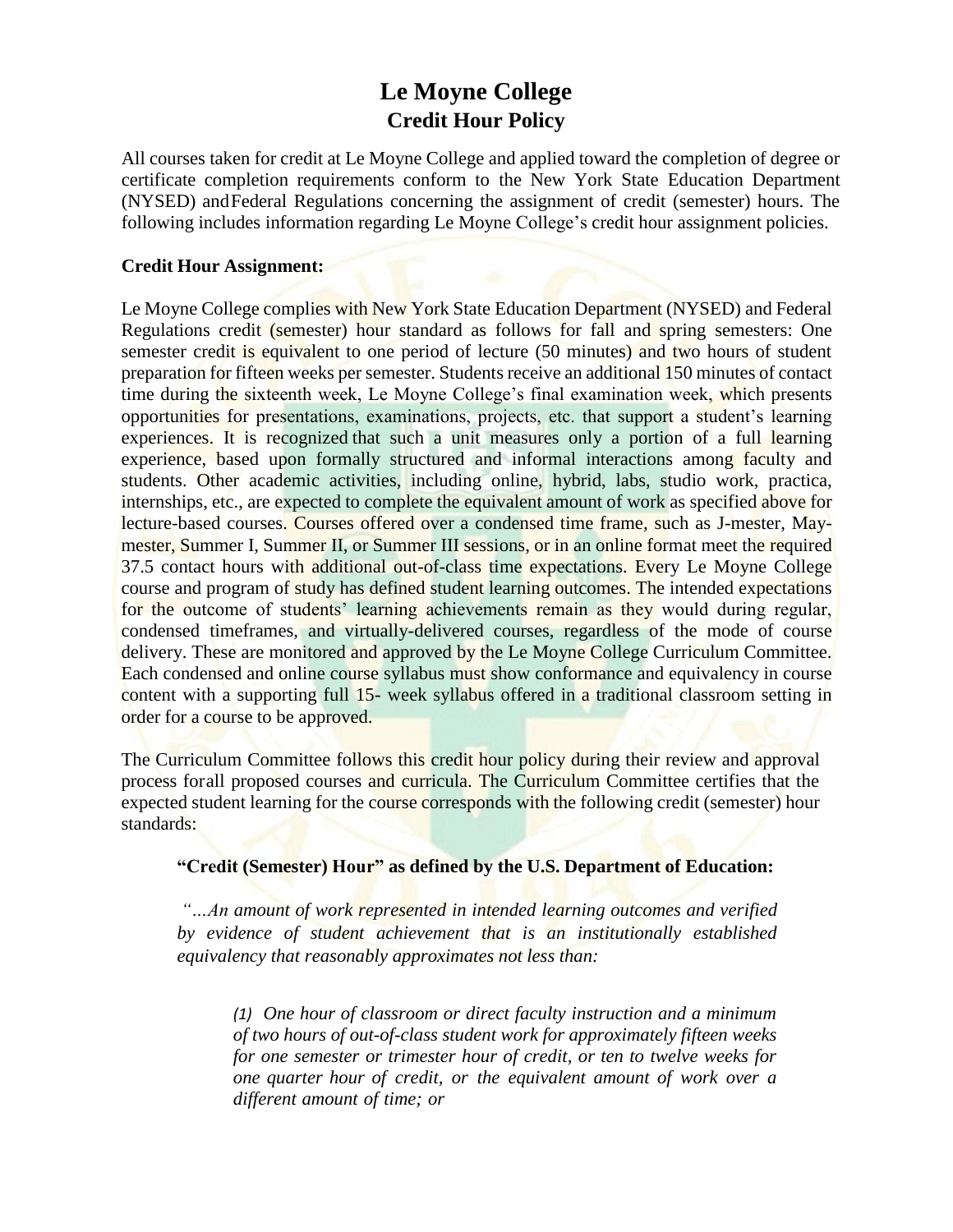*(2) at least an equivalent amount of work as required in paragraph (1) of this definition for other academic activities as established by the institution, including laboratory work, internships, practica, studio work, and other academic work leading to the award of credit hours."*

# **"Credit (Semester) Hour" as defined by the New York State Department of Education:**

The Regulations of the New York State Commissioner of Education defines a semesterhour in NYS Regulation CR 50.1 (o) as follows:

*NYS Regulation CR 50.1 (o) Semester hour means a credit, point, or other unit granted for the satisfactory completion of a course which requires at least 15 hours (of 50 minutes each) of instruction and at least 30 hours of supplementary assignments, except as otherwise provided pursuant to section 52.2(c)(4) of this Subchapter. This basic measure shall be adjusted proportionately to translate the value of other academic calendars and formats of study in relation to the credit granted for study during the two semesters that comprise an academic year.*

# **Middle States Commission on Higher Education "Credit (Semester) Hour" Policy:**

Le Moyne College is accredited by the Middle States Commission on Higher Education and therefore comply with the MSCHE credit hour policy (2012). To review this policy, please visit: <https://msche.box.com/shared/static/o965z7wbir3leva2ci18sbm9ha73903z.pdf>

# **Le Moyne College Natural Science Lab course:**

A typical natural science lab course will meet for three hours per week. Additional credit may be assigned to the "lecture" portion/section of a course to compensate for the fact that no credit is given for a "lab" portion/section. For example, instead of a 3 credit BIO lecture and a 1 credit BIO lab, the sections may be recorded as a 4-credit hour lecture and a 0-credit hour lab.

#### **Le Moyne College Internship course:**

Internship courses must be approved by the sponsoring department faculty member, the Department Chair, and the Dean as well as agreed upon by the student. Each Internship course must include a syllabus following credit hour guidelines. Syllabi demonstrate, that at the course level, the requirementsfor expected time on task meet the requirements of NYS Regulation CR 50.1 (o); that all work for credit is college-level, and of appropriate rigor; and that credit will be granted only to students who have achieved the stated learning objectives.

#### **Le Moyne College Independent Study:**

Independent Study courses must be approved by the sponsoring department faculty member,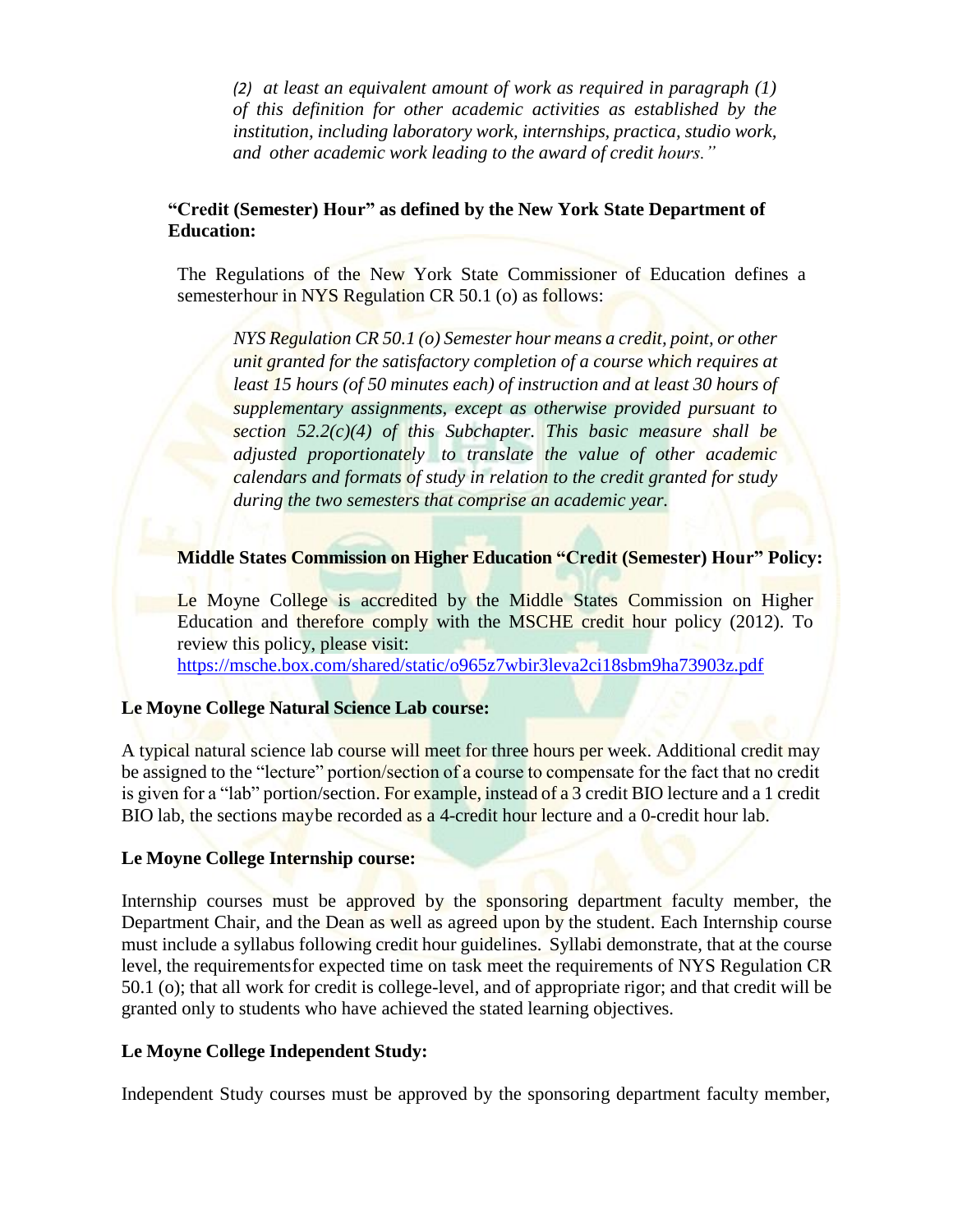the Department Chair, and the Dean as well as agreed upon by the student. Each Independent Study course proposal must include a syllabus following credit hour guidelines. Syllabi demonstrate, that at the course level, the requirements for expected time on task meet the requirements of NYS Regulation CR 50.1 (o); that all work for credit is college-level, and of appropriate rigor; and that credit will be grantedonly to students who have achieved the stated learning objectives.

# **Le Moyne College Condensed Courses:**

Condensed courses must be approved by Le Moyne College's Curriculum Committee. Condensed courses submitted for approval to the Curriculum Committee must show equivalency with traditional classroom course offerings. To demonstrate this equivalency, a sample syllabus for the 15-week classroom-based version of a course is required to be submitted to the Curriculum Committee along with the syllabus for the course in the proposed condensed format. Syllabi must demonstrate, that at the course level, the requirements for expected time on task meet the requirements of NYS RegulationCR 50.1 (o); that all work for credit is college-level, and of appropriate rigor; and that credit will be granted only to students who have achieved the stated learning objectives.

# **Le Moyne College Distance Education Courses:**

Distance education courses must be approved by Le Moyne College's Curriculum Committee. Online andhybrid courses submitted for approval to the Curriculum Committee must show equivalency with traditional classroom course offerings. To demonstrate this equivalency, a sample syllabus for the 15- week classroom-based version of a course is required to be submitted to the Curriculum Committee along with the syllabus for the course in the proposed condensed format. Syllabi must demonstrate, that at the course level, the requirements for expected time on task meet the requirements of NYS Regulation CR 50.1 (o); that all work for credit is collegelevel, and of appropriate rigor; and that credit will be granted only to students who have achieved the stated learning objectives.

# **Le Moyne College Typical Course Schedule:**

Le Moyne College requires all departments to submit a schedule grid following the approved times listedbelow. A typical 50-minute course will meet three times a week. A typical 75-minute course will meet two times a week for 15 weeks**.** An additional week is scheduled for final exams.

|                | MW/MF/WF   | $8:00am - 9:15am$                   |            |                      |
|----------------|------------|-------------------------------------|------------|----------------------|
| <b>Block 1</b> | <b>MWF</b> | $8:00am - 8:50am$                   | <b>TTh</b> | $8:30$ am $-9:45$ am |
|                | <b>MWF</b> | $8:30am - 9:20am$                   |            |                      |
|                | MW/MF/WF   | $9:30$ am $-10:45$ am               |            |                      |
| <b>Block 2</b> | <b>MWF</b> | $9:30am - 10:20am$                  | <b>TTh</b> | $10:00am - 11:15am$  |
|                | <b>MWF</b> | $10:00$ am $- 10:50$ am             |            |                      |
| <b>Block 3</b> | <b>MWF</b> | $11:00am - 11:50am$                 | TTh        | $11:30am - 12:45pm$  |
| <b>Block 4</b> | <b>MWF</b> | $12:00 \text{pm} - 12:50 \text{pm}$ |            |                      |
|                | MW/MF/WF   | $1:00 \text{pm} - 2:15 \text{pm}$   |            |                      |
| <b>Block 5</b> | <b>MWF</b> | $1:00 \text{pm} - 1:50 \text{pm}$   | TTh        | $1:00am - 2:15pm$    |
|                | <b>MWF</b> | $1:30 \text{pm} - 2:20 \text{pm}$   |            |                      |